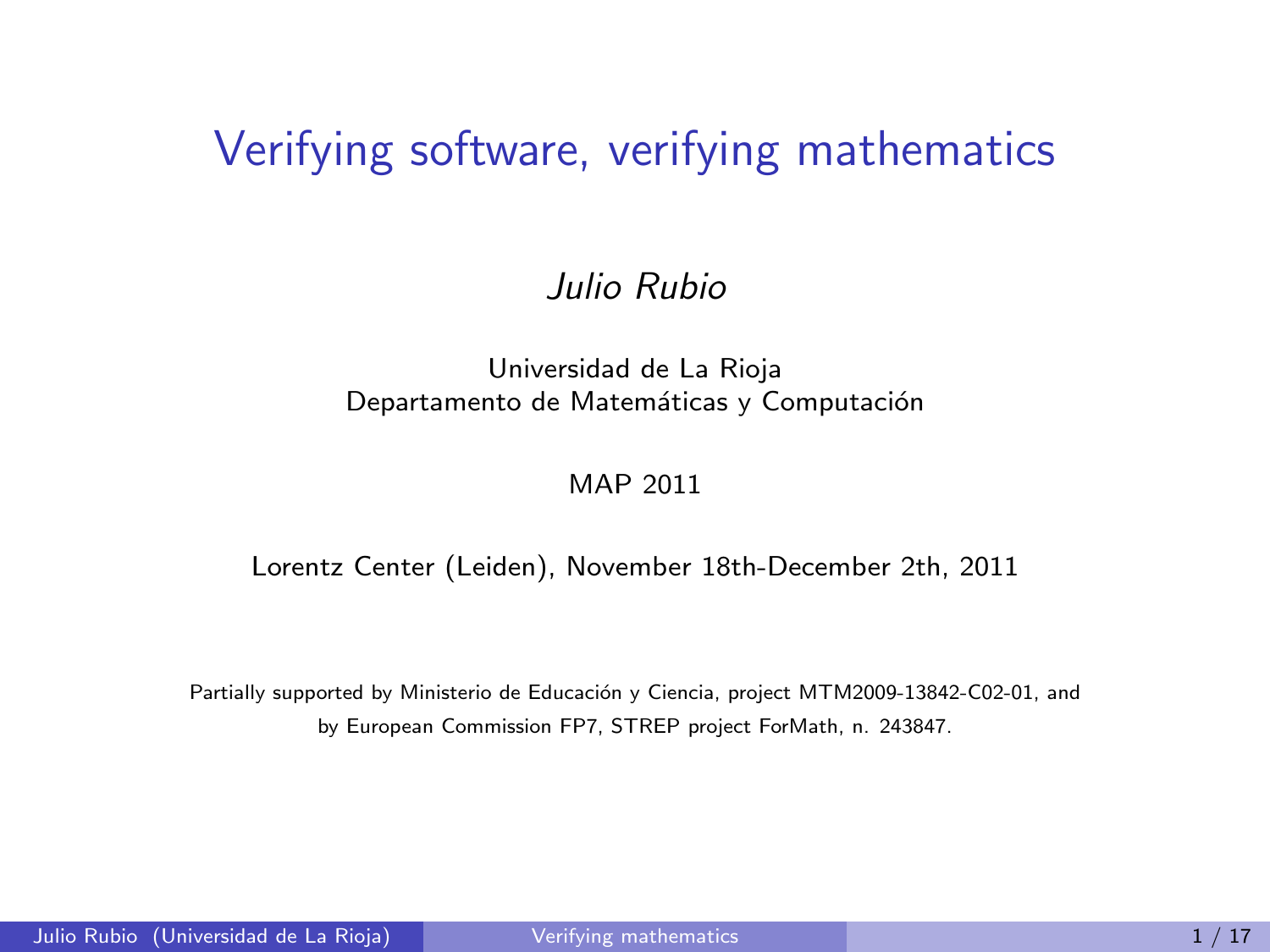### **Summary**

- Software Engineering and Mathematics.
- Computing homotopy groups.
- Changing the view.
- Data structures are important.
- Abstraction barrier.
- Formalization as an experimental science.
- Where are we now?
- **Conclusions.**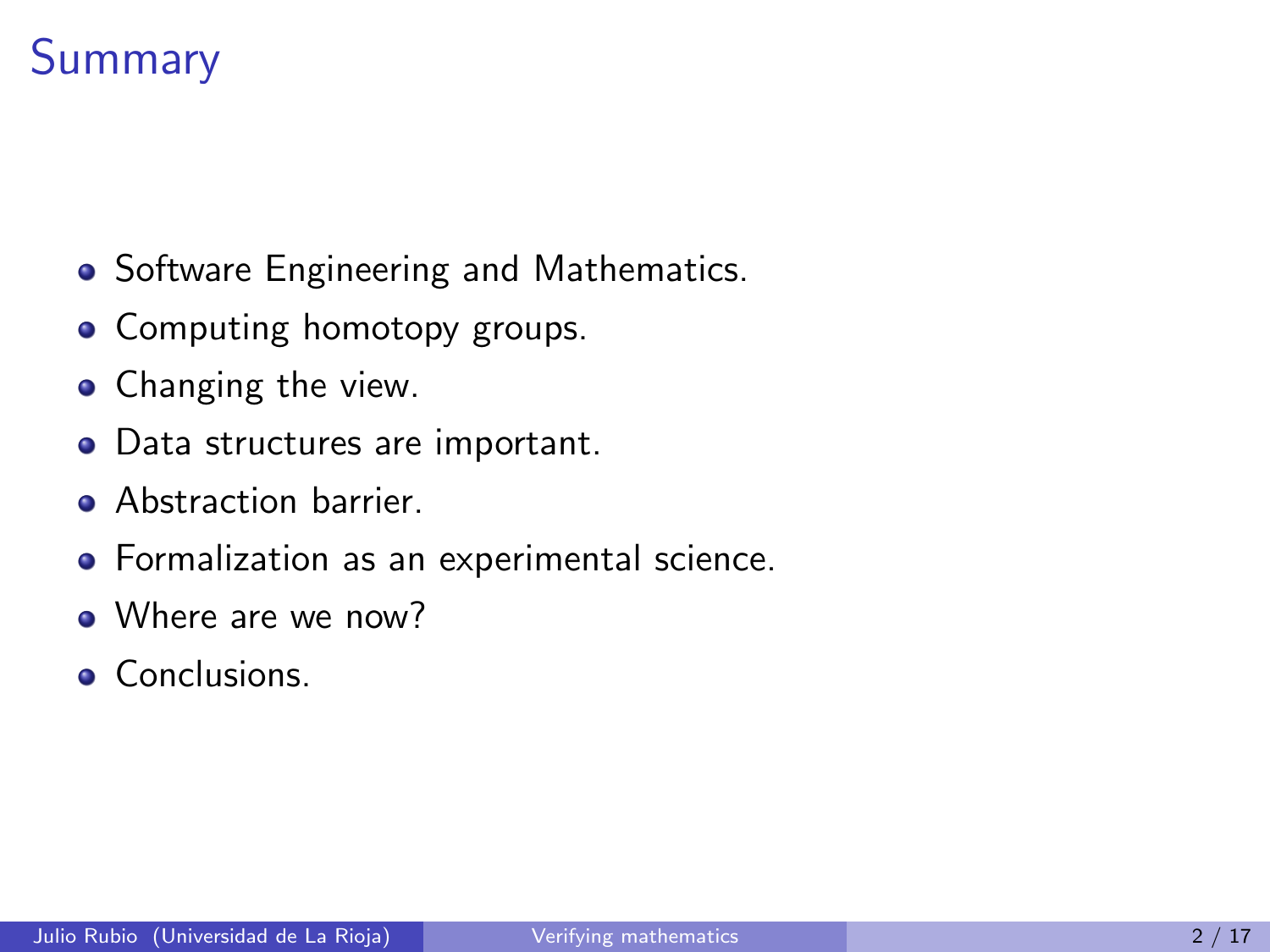### Software Engineering and Mathematics

- **•** Formal Methods in Software Engineering: Application of Mathematics to Computer Science.
- Objective of the talk: Applications of Software Engineering to Mathematics.
- (My) Background: Software verification of Computer Algebra systems.
- More concretely:

Theorem proving (Isabelle, ACL2, Coq) for Kenzo specification and verification.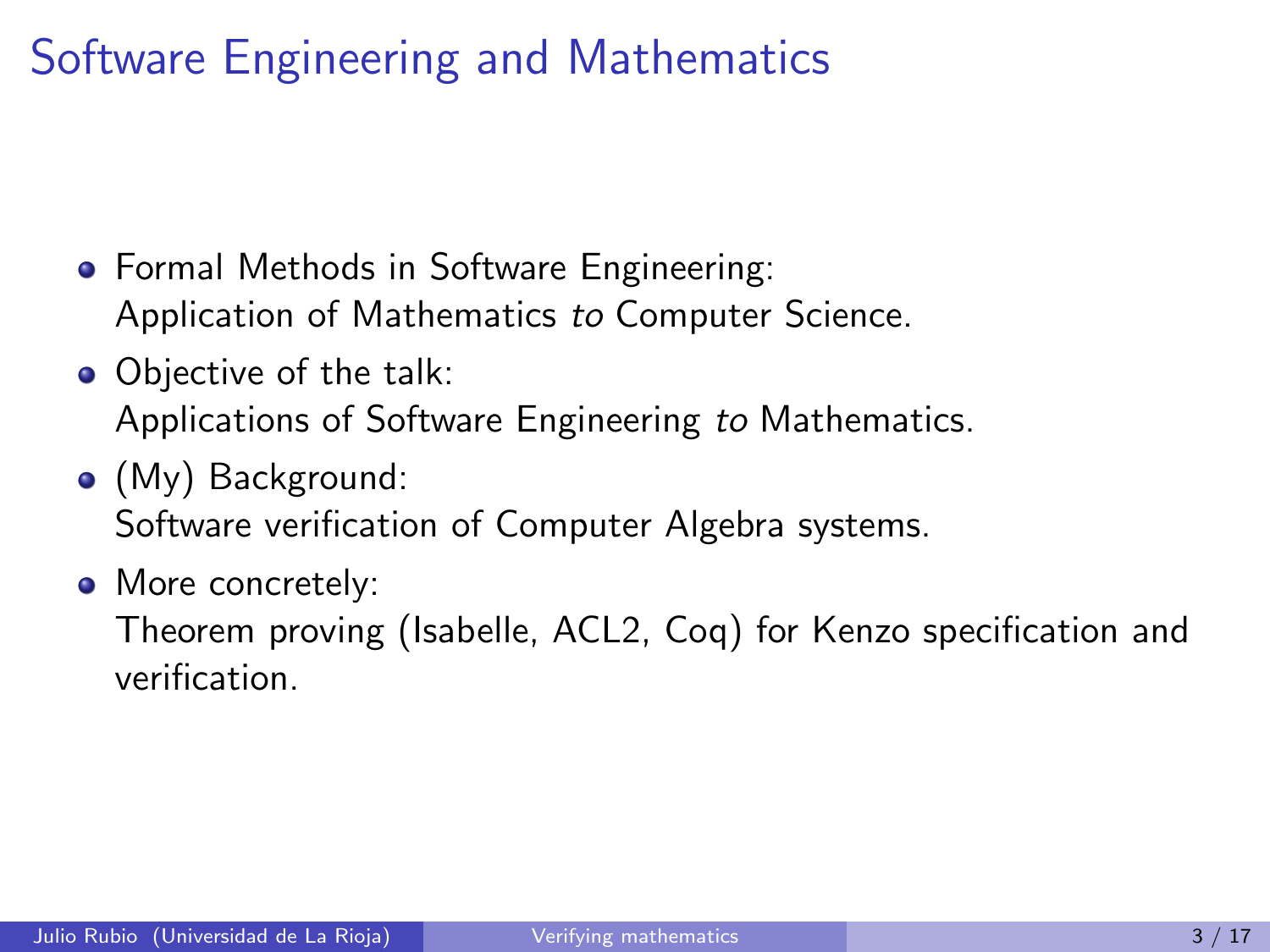## Computing homotopy groups  $(1/4)$

- Kenzo: Sergeraert's program to compute in Algebraic Topology.
- Based on Sergeraert's notion of effective homology.
- *fKenzo*: Heras's friendly user interface for Kenzo.
- Computing homology and homotopy groups: demo.
- Romero's module: *Kenzo* extension to compute homology of groups.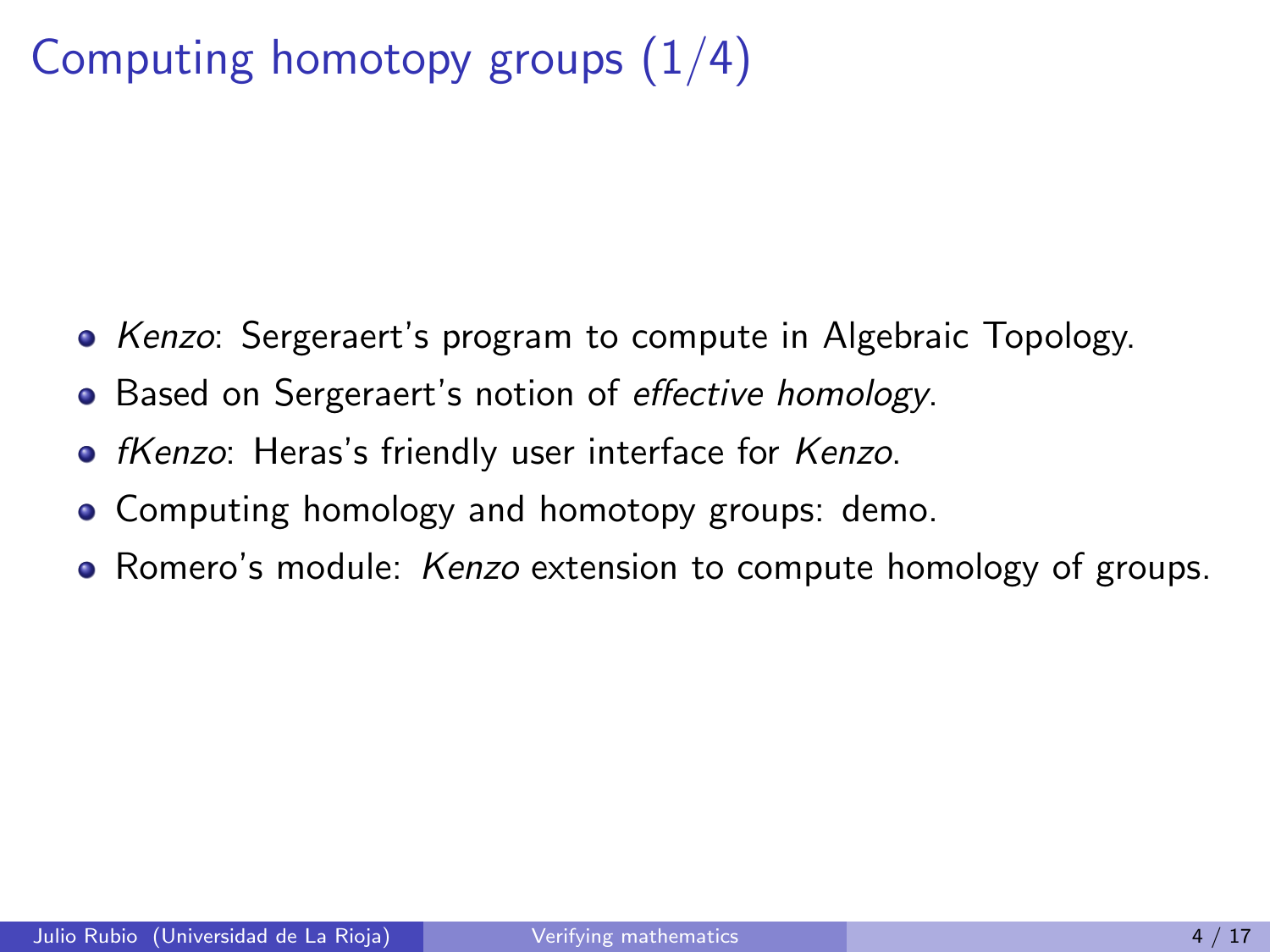# Computing homotopy groups (2/4)

- In particular, Romero implemented an algorithm to compute the effective homology of  $K(G, 1)$ , an Eilenberg-MacLane space.
- $\bullet$  Idea: compute a resolution of the group G by means of Ellis's HAP/GAP, import it in Kenzo and construct a reduction from  $C(K(G, 1)).$

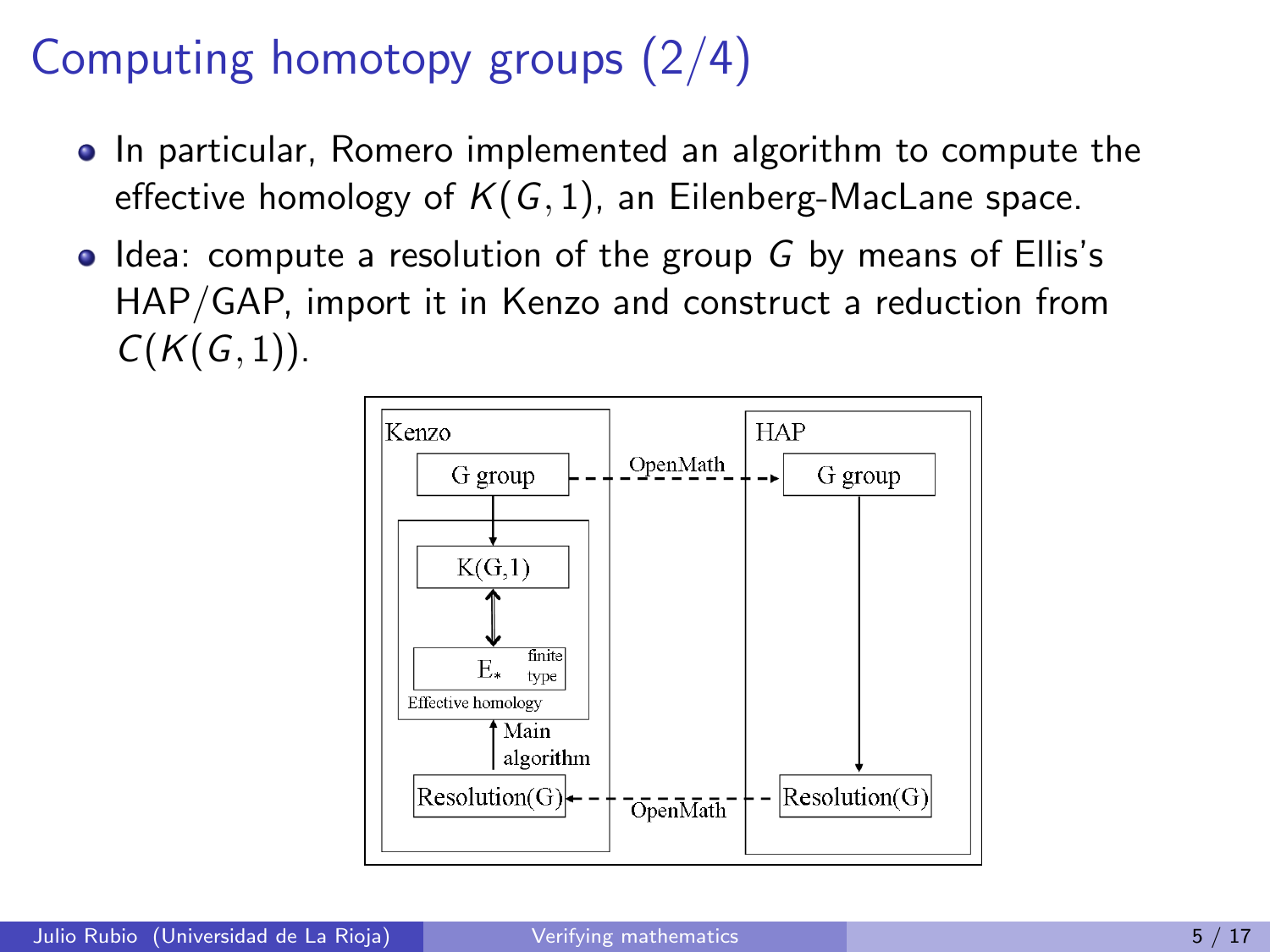# Computing homotopy groups (3/4)

- $K(G, 1)$  is not simply connected  $(\pi_1(K(G, 1)) = G)$
- But its suspension is:  $\Sigma K(G, 1)$
- On homotopy groups of the suspended classifying spaces Roman Mikhailov and Jie Wu Algebraic and Geometric Topology  $10(2010)$ , 565  $-625$
- $\bullet$   $\pi_n(\Sigma K(G, 1))$ ?
- Remarkable paper: computable aim (without computers!)
- $\bullet$  Theorem 5.4: Let  $A_4$  be the 4-th alternating group. Then  $\pi_A(\Sigma K(A_4, 1)) = \mathbb{Z}_4$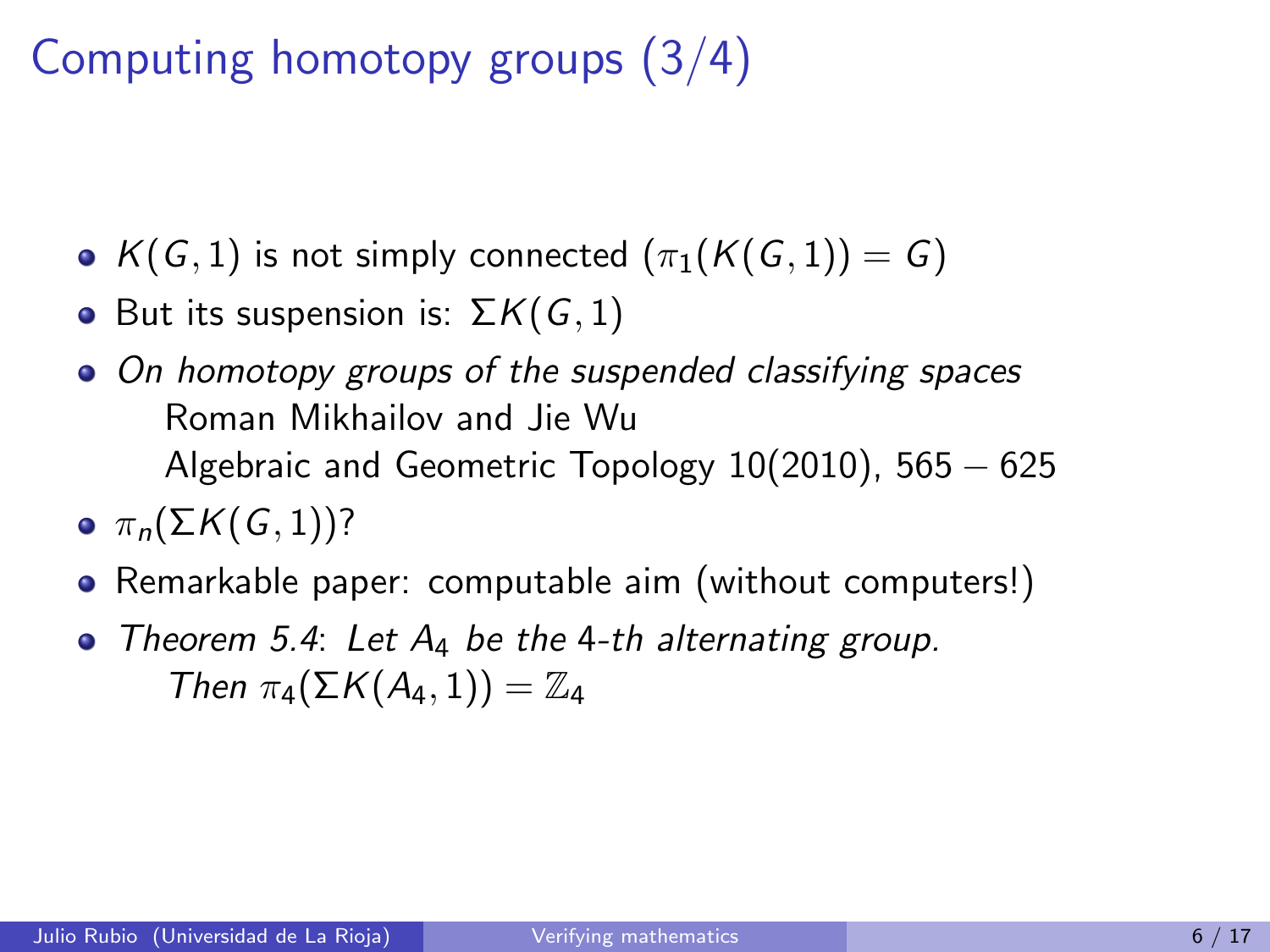# Computing homotopy groups (4/4)

- The effective homology of the suspension functor  $\Sigma$  was already implemented in Kenzo.
- **•** Ana Romero makes Kenzo compute:  $\pi_4(\Sigma K(A_4, 1)) = \mathbb{Z}_{12}$
- Let's repeat: Mikhailov & Hu:  $\pi_4(\Sigma K(A_4, 1)) = \mathbb{Z}_4$ Kenzo:  $\pi_4(\Sigma K(A_4, 1)) = \mathbb{Z}_{12}$
- <sup>o</sup>Then?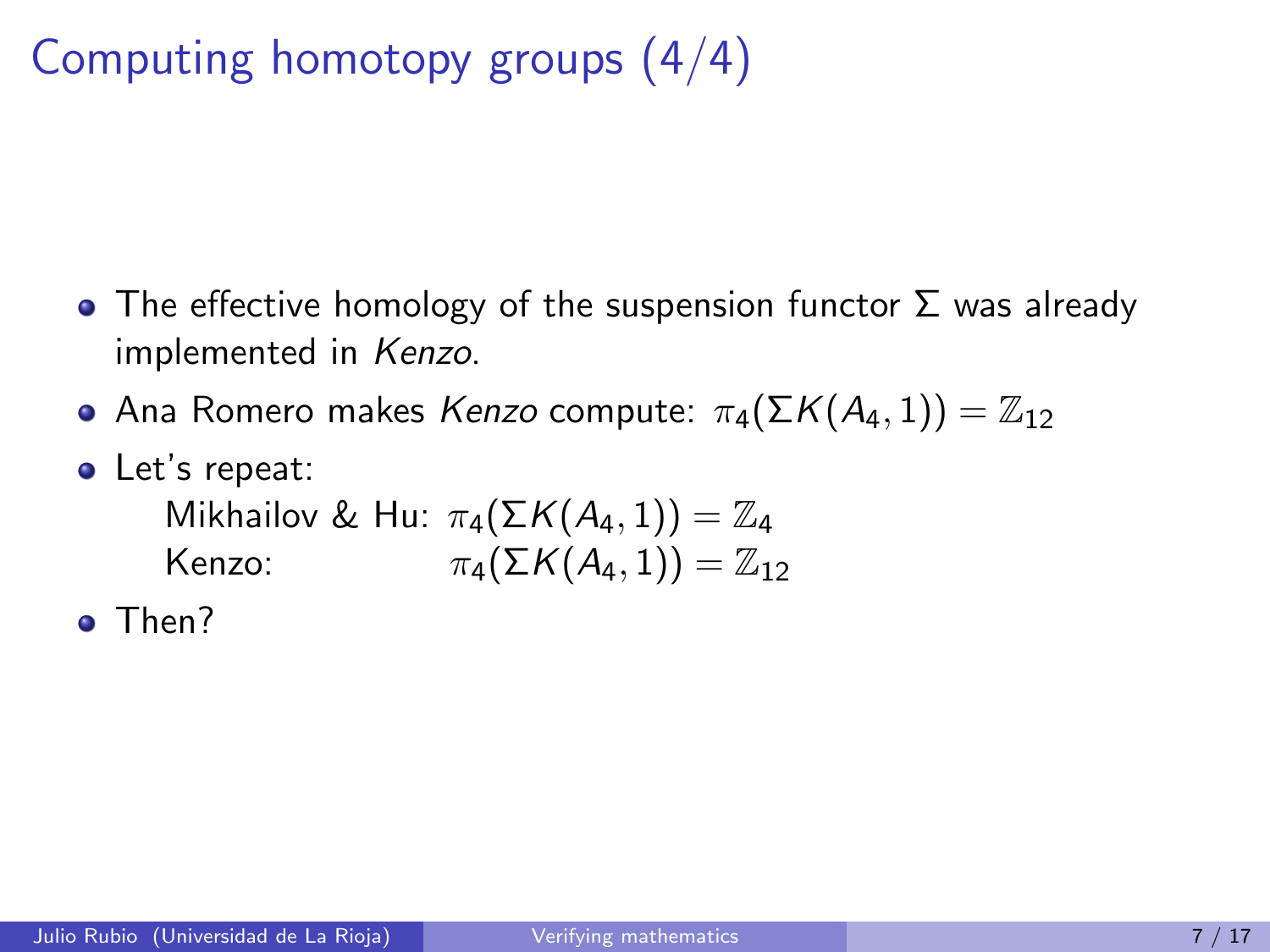Changing the view  $(1/2)$ 

• Standard protocol:

- **1** Look for a bug (local)
- 2 Look for a bug (in the whole new module)
- **3** Look for a bug (in the Kenzo kernel)
- 4 Look, look, look, ...

#### **•** Alternative protocol:

- **1** Look at the journal paper
- 2 A step in the proof seems missing
- **3** Ask specialists (Sergeraert)
- Ask the authors: yes, Kenzo found the correct answer.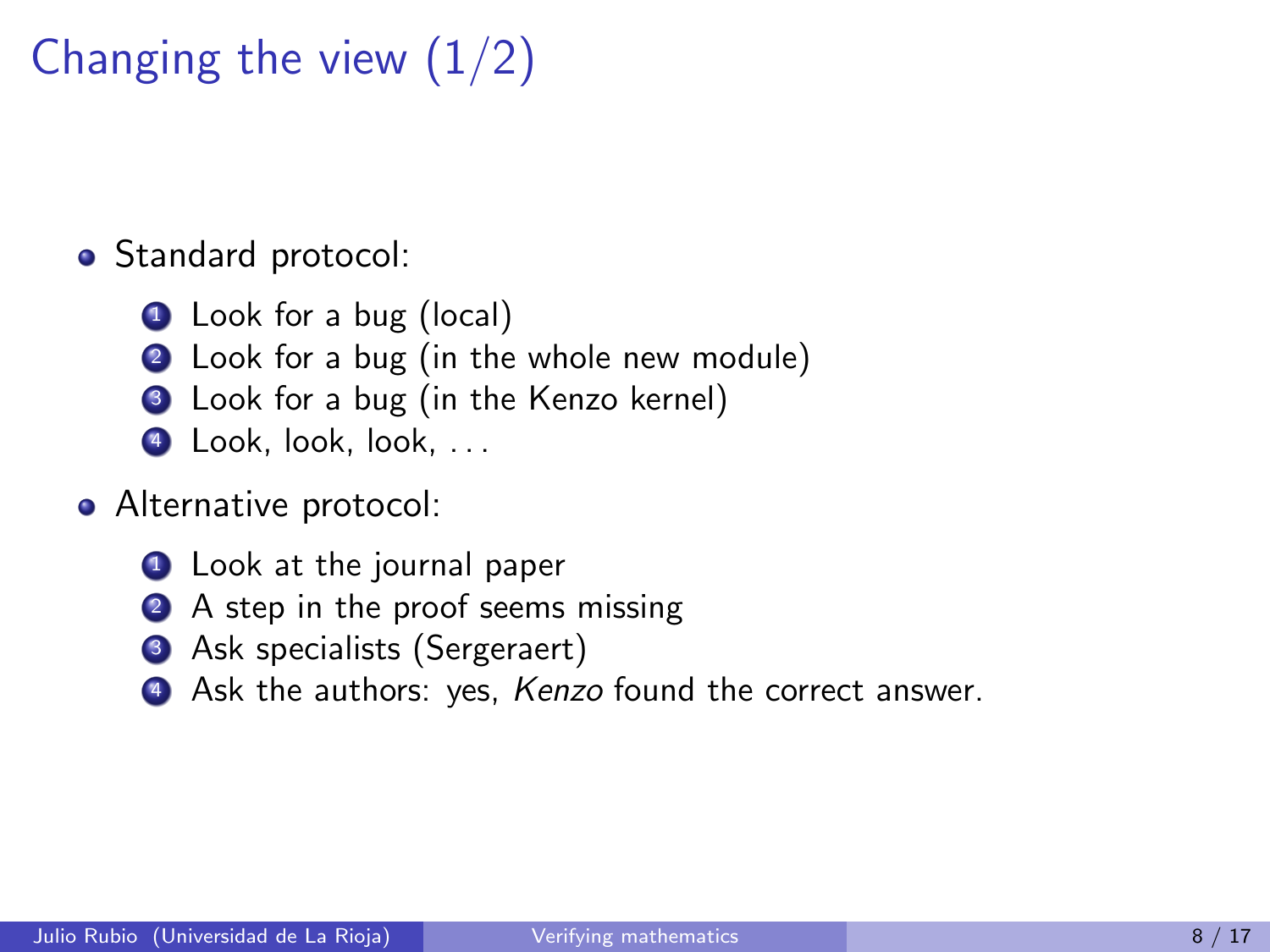# Changing the view (2/2)

#### **•** Standard view:

- **1** Mathematics are correct "by principle"
- 2 Software programs are unsafe "by construction"
- <sup>3</sup> Software programs must be verified (using mathematical tools) to ensure its correctness.

#### **•** New view:

- **4** Software verification ...
- 2 ... for mathematics verification.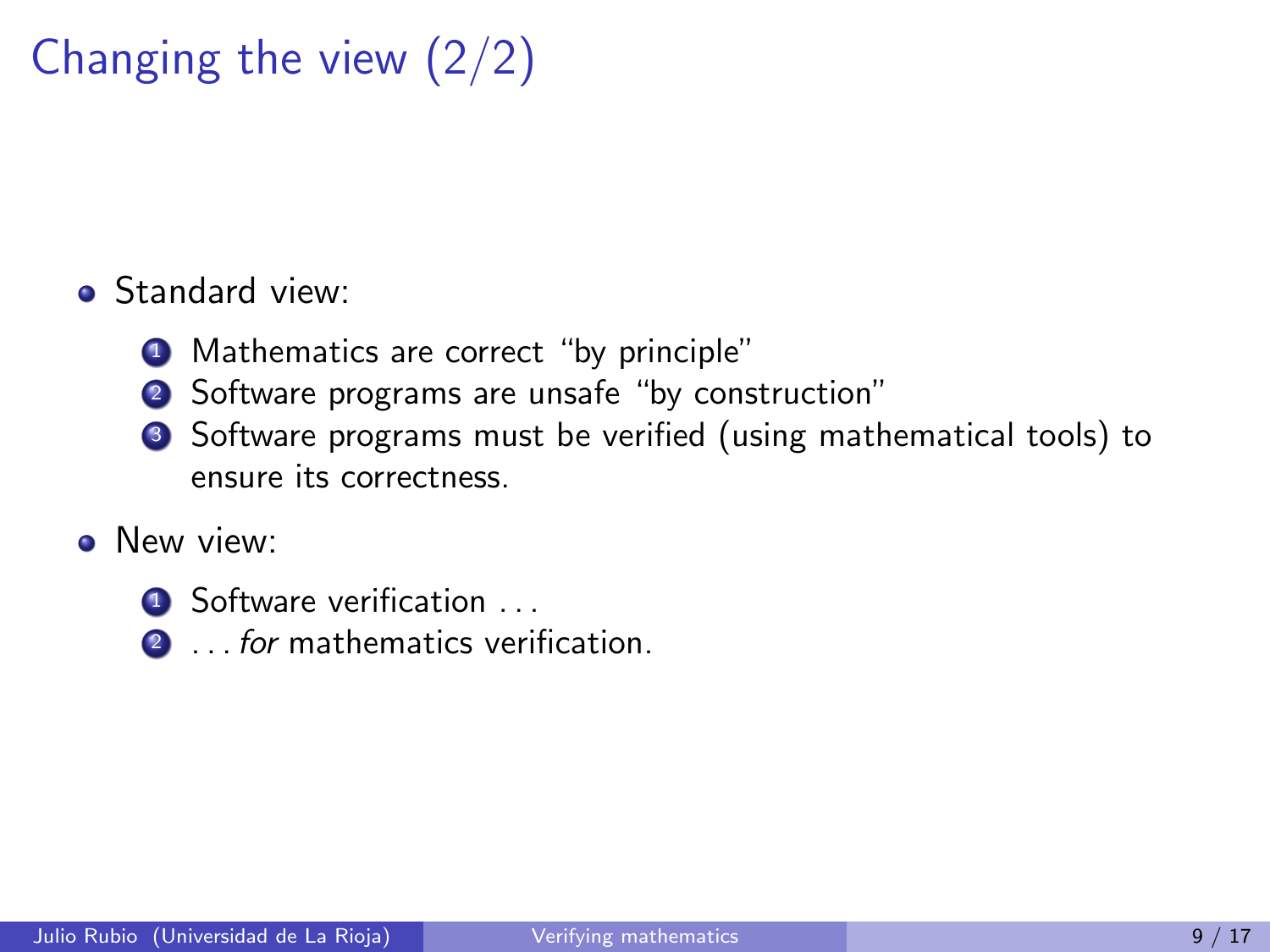#### Data structures are important

- . . . in Mathematics.
- First lesson I learned: the formalized analysis of software is important in "standard" mathematics.
- Second lesson I learned: mathematics should be "designed".
- A case study: elementary (finite dimensional) linear algebra with Isabelle/HOL. (Aransay–Divasón)
- Reasoning with sets of vectors (Halmos, *Finite-Dimensional Vector* Spaces) is a very error prone approach.
- Solution: indexed sets (lists without duplicates).
- Moral: data structuring is important in Mathematics.
- George Gonthier's view: matrix is the (only one) data structure for finite-dimensional linear algebra.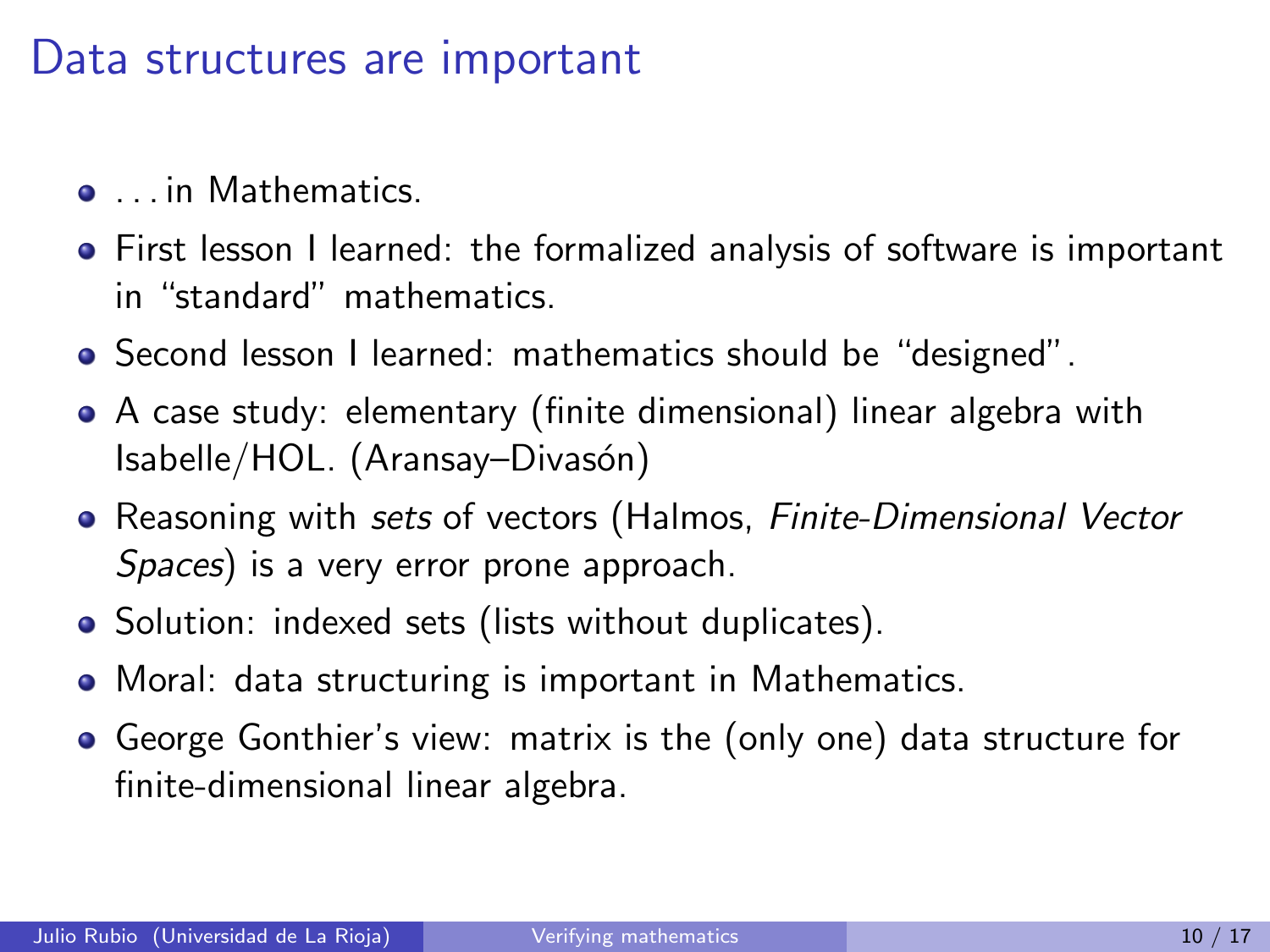# Abstraction barrier  $(1/2)$

- Is formalization the silver bullet against buggy mathematics?
- No: formalization should be verified.
- Independent proofs with different tools.
- Are the proving tools proven?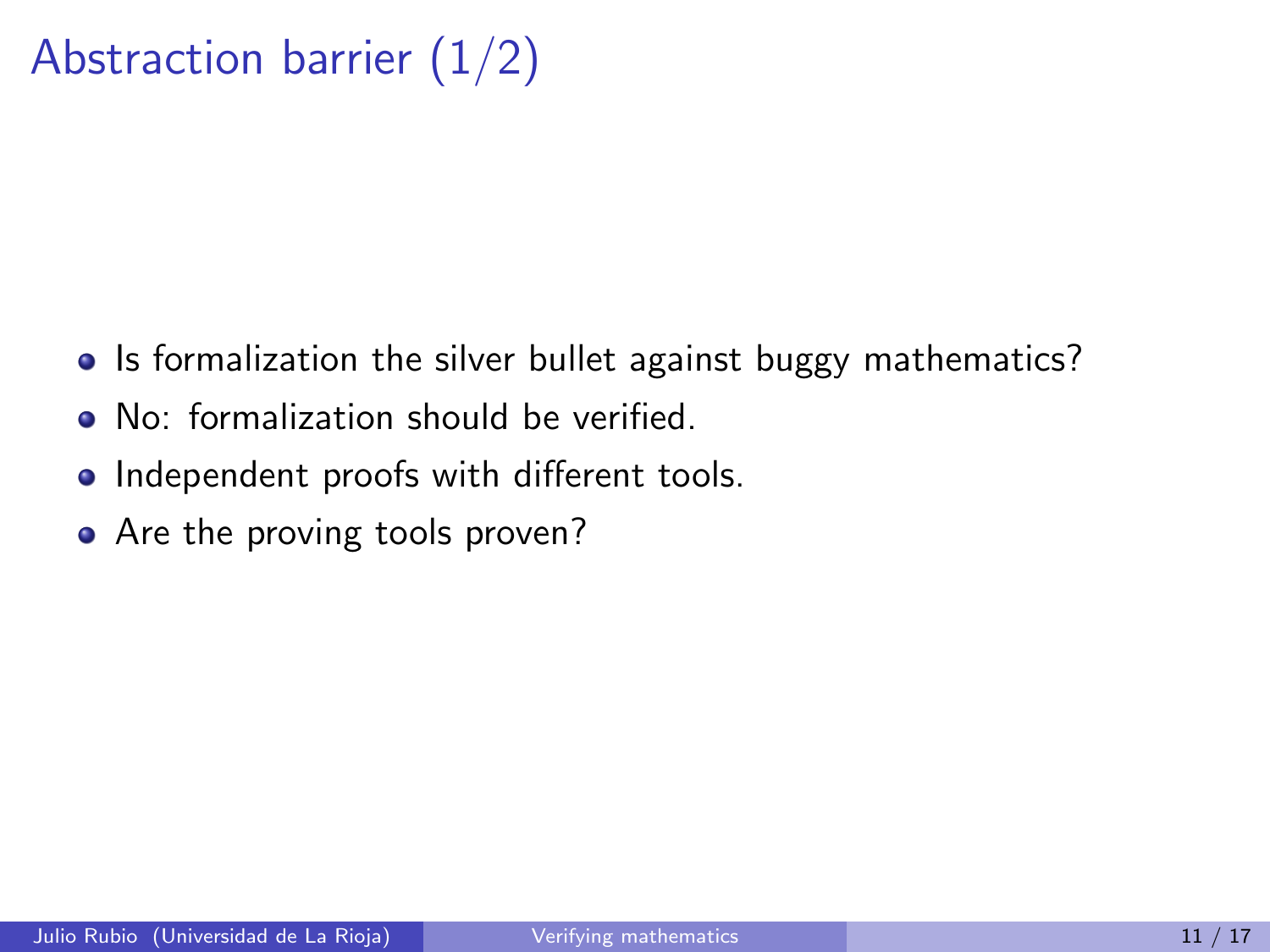## Abstraction barrier (2/2)

- Abstraction barrier: What are the basis for a formalization?
- Artificial example: to prove the Planar Jordan Curve Theorem, represent a Jordan curve as a triple  $(\mathsf{C},\mathsf{E},I)$  where  $\mathsf{C} \cup \mathsf{E} \cup I = \mathbb{R}^2$ and  $C \cap F = C \cap I = F \cap I = \emptyset$ .
- Petitio principii!!!
- Another example: Gonthier's view doesn't allow one to ask about the possibility of an infinite dimensional basis.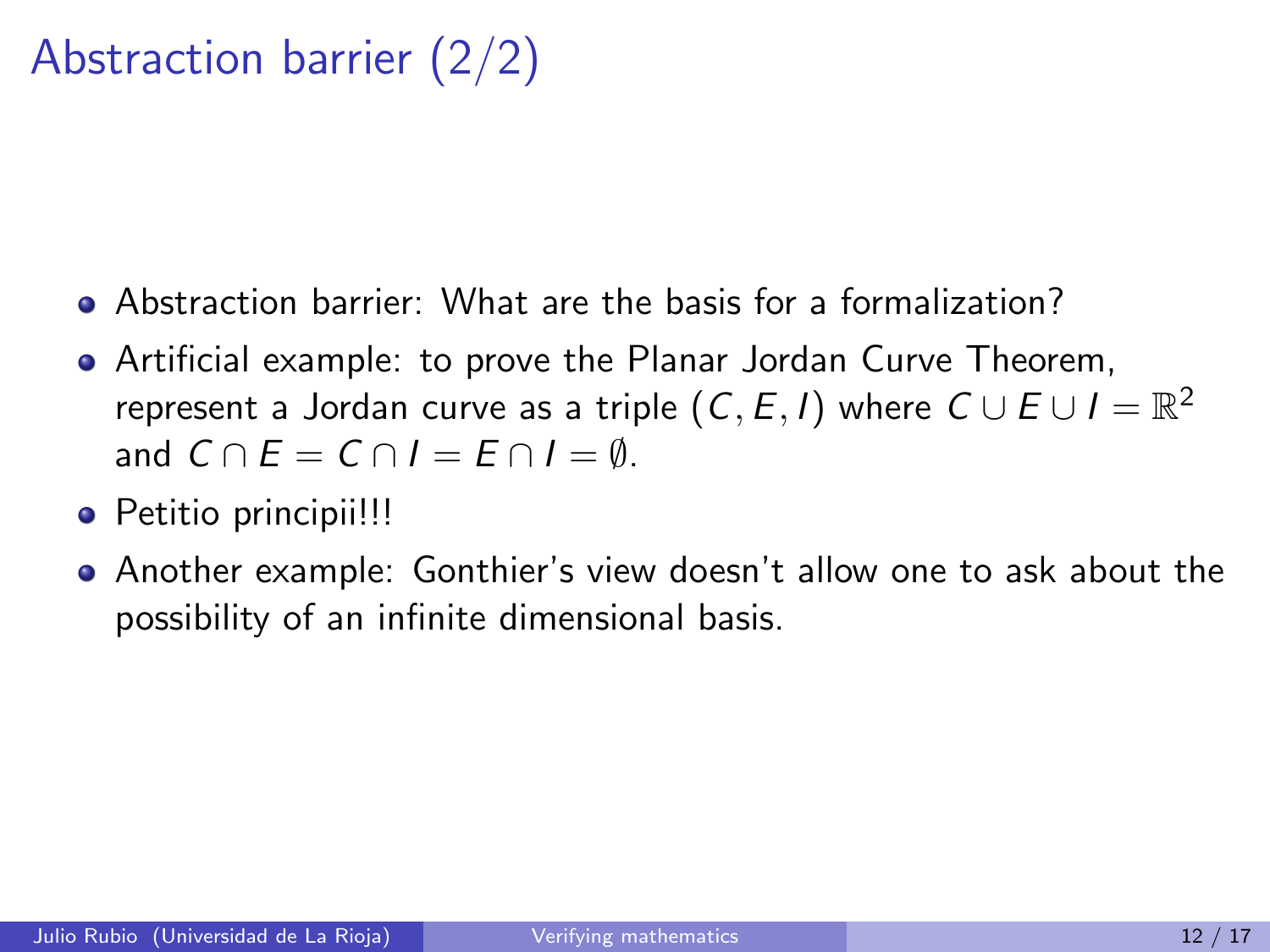#### Formalization as an experimental science

• To improve the reliability of formalizations:

- $\blacktriangleright$  Hypothesis (abstraction barrier) clearly stated.
- $\triangleright$  Separation among axioms/definitions/statements.
- $\blacktriangleright$  Underlying logic infrastructure.
- $\triangleright$  Enough documentation (beyond from both "lecture notes" papers and pure script files).
- . . . to allow others to reproduce the formalizations (perhaps with other tools).
- Interoperability (MKM) could be an issue here.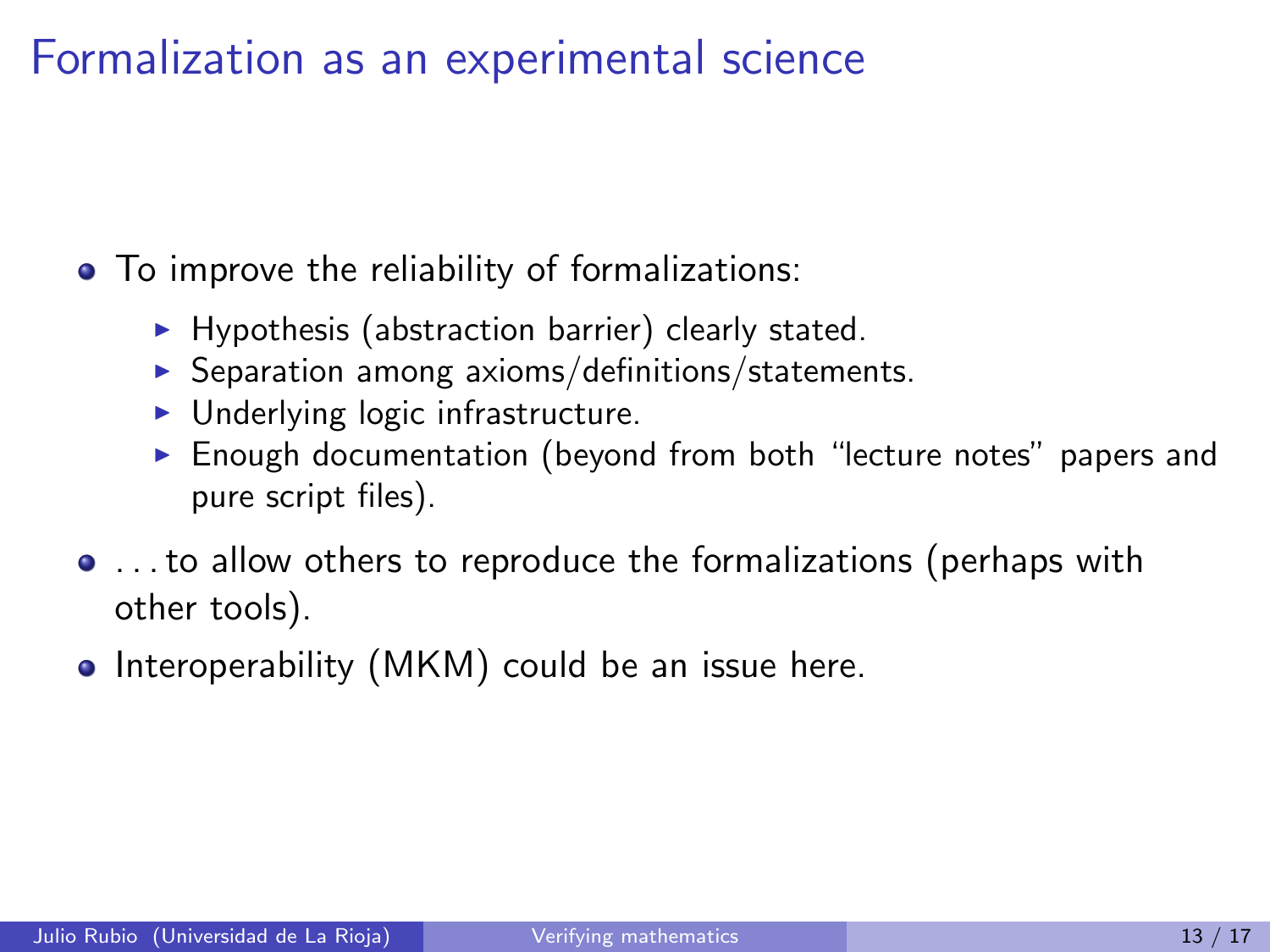Where are we now?  $(1/3)$ 

- How far are we from formalizing all the mathematics needed to prove  $\pi_4(\Sigma K(A_4,1)) = \mathbb{Z}_{12}$ ?
- $\bullet$  "To prove"  $=$  "To verify the correctness of a program computing it".
- Quite far, but ...
- . . . many things have already been formalized.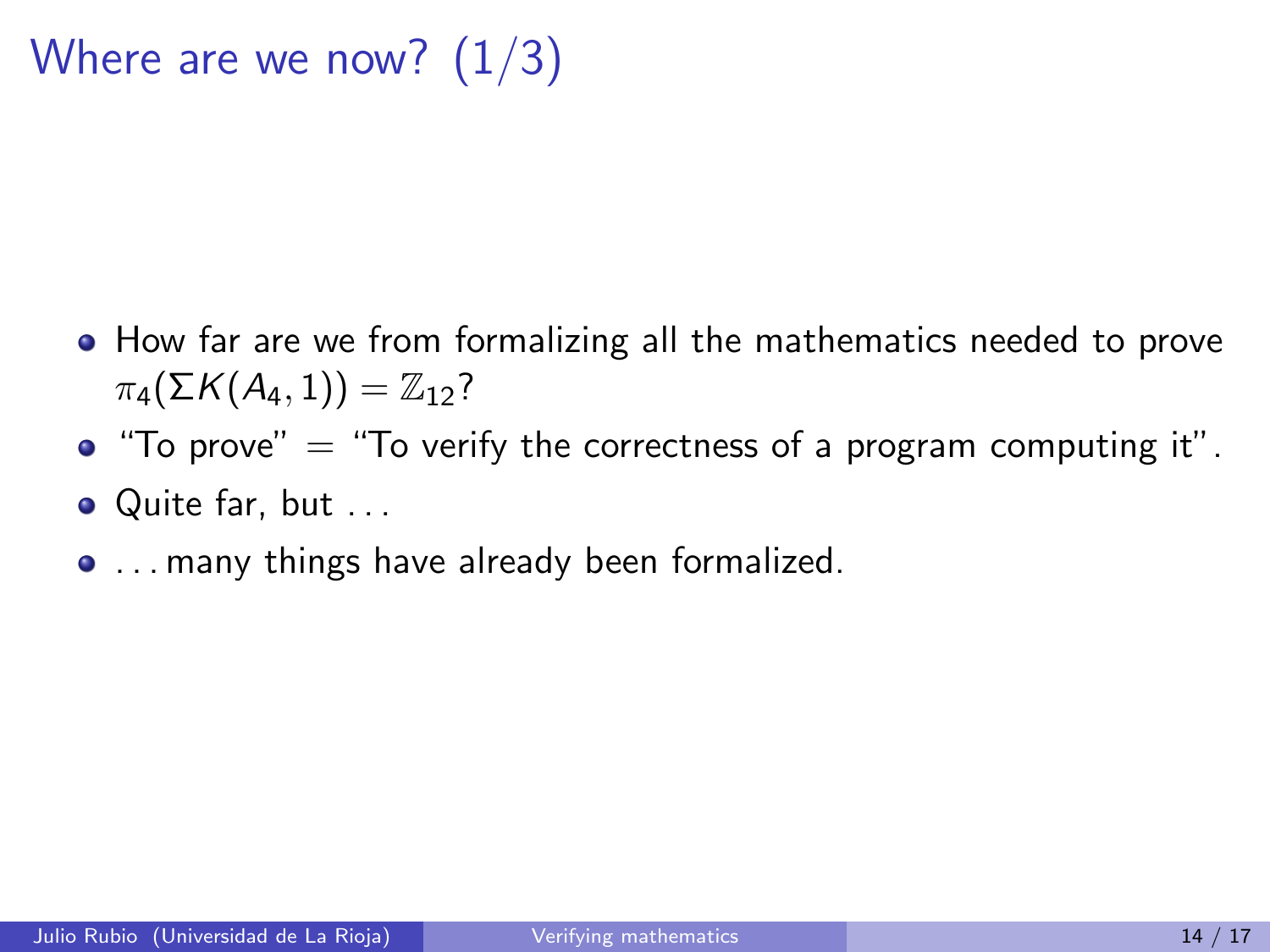# Where are we now? (2/3)

- Formalizing mathematics: the European Project ForMath European Commission FP7, STREP project ForMath: 2010-2013
	- **1** Homology (finite case, Smith Normal Form)
	- 2 Effective homology of bicomplexes (Coq)
	- <sup>3</sup> Normalization Theorem (ACL2)
- **•** Previous formalization efforts:
	- **1** Correctness of simplicial sets in Kenzo (ACL2)
	- 2 Basic Perturbation Lemma (Isabelle/HOL)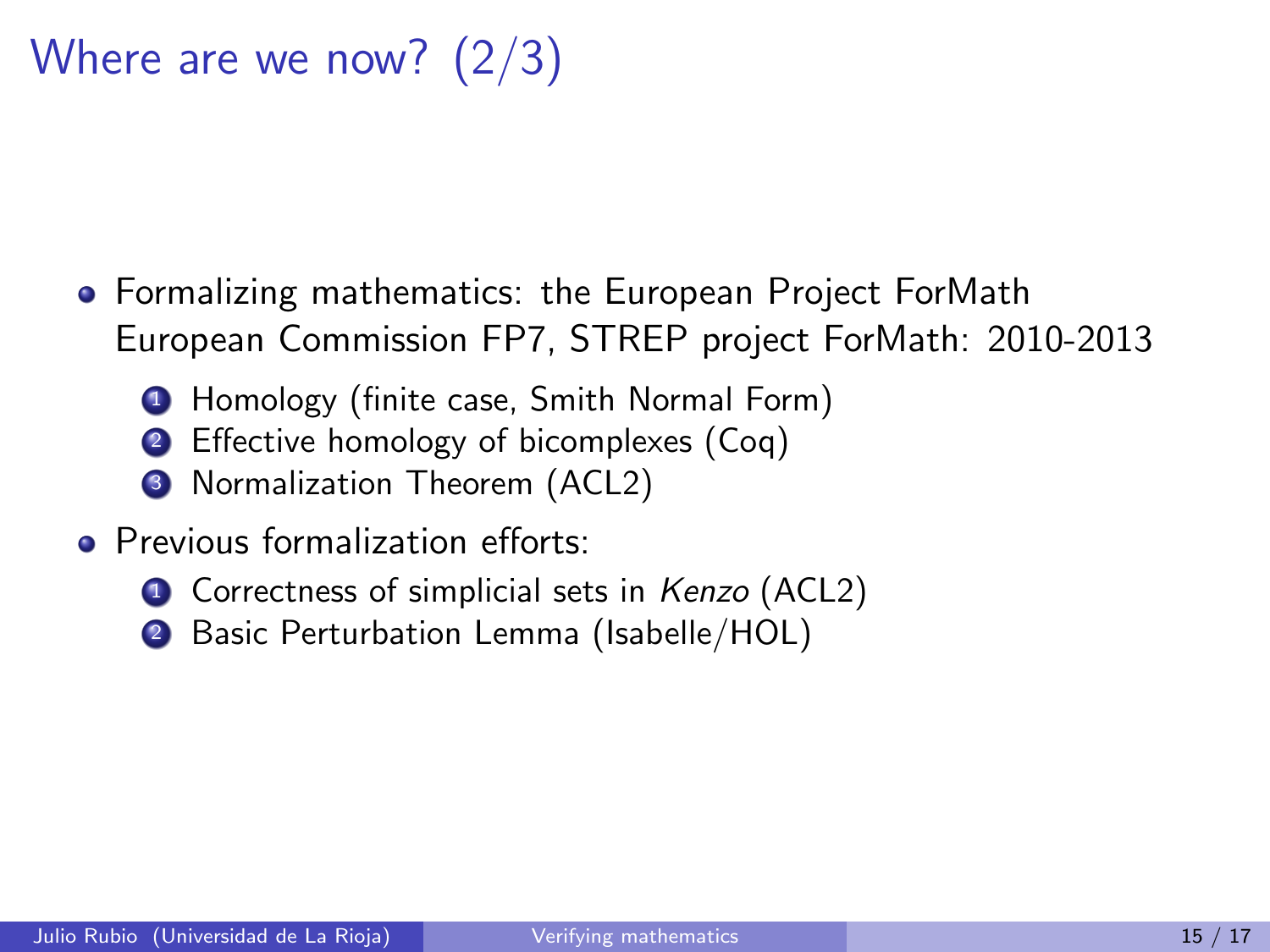### Where are we now? (3/3)

- Still missing:
	- **1** Programs to compute homotopy groups (needs the infinite case).
	- <sup>2</sup> Romero's program dealing with the homology of groups (needs the infinite case, and also the XML connection with HAP/GAP).
- Long term research project (already 6 years...)
- Interesting?